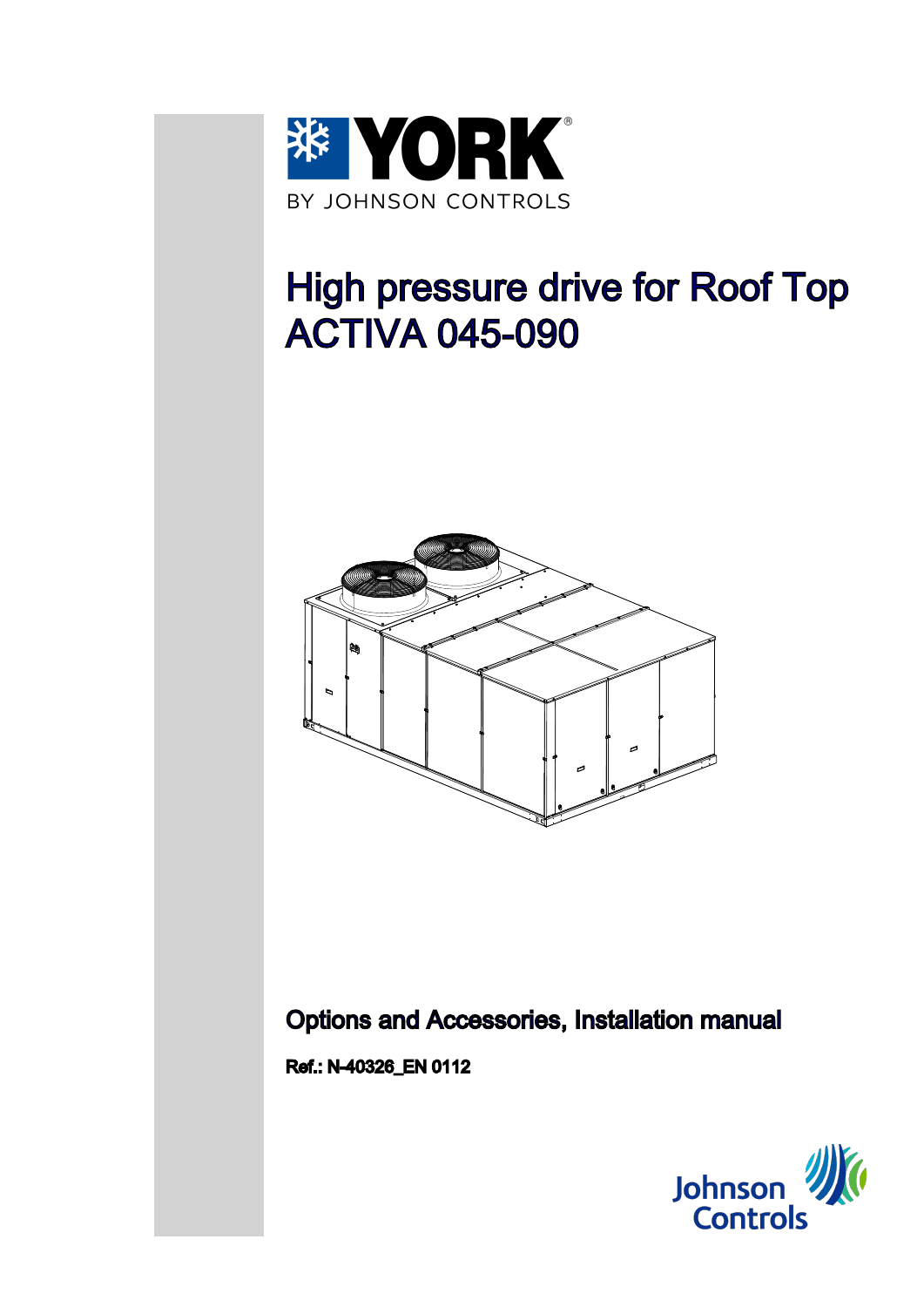

## Index

| $\mathbf 1$ |                                                                                  |  |
|-------------|----------------------------------------------------------------------------------|--|
| 1.1         |                                                                                  |  |
| 1.2         | Pulley adjustment (models 045/060/075: 1 groove; models 090: 2 grooves)2         |  |
| 1.3         |                                                                                  |  |
| 1.4         |                                                                                  |  |
| 1.5         | Output table for indoor fan, model ARC-045, optional HPD drive motor 4 kW3       |  |
| 1.6         | Output table for indoor fan, model ARC-060, optional HPD drive motor 5,5 kW4     |  |
| 1.7         | Output table for indoor fan, model ARC/ARH-075, optional HPD drive motor 7,5 kW4 |  |
| 1.8         | Output table for indoor fan, model ARC/ARH-090, optional HPD drive motor 11 kW4  |  |
| 1.9         |                                                                                  |  |
|             |                                                                                  |  |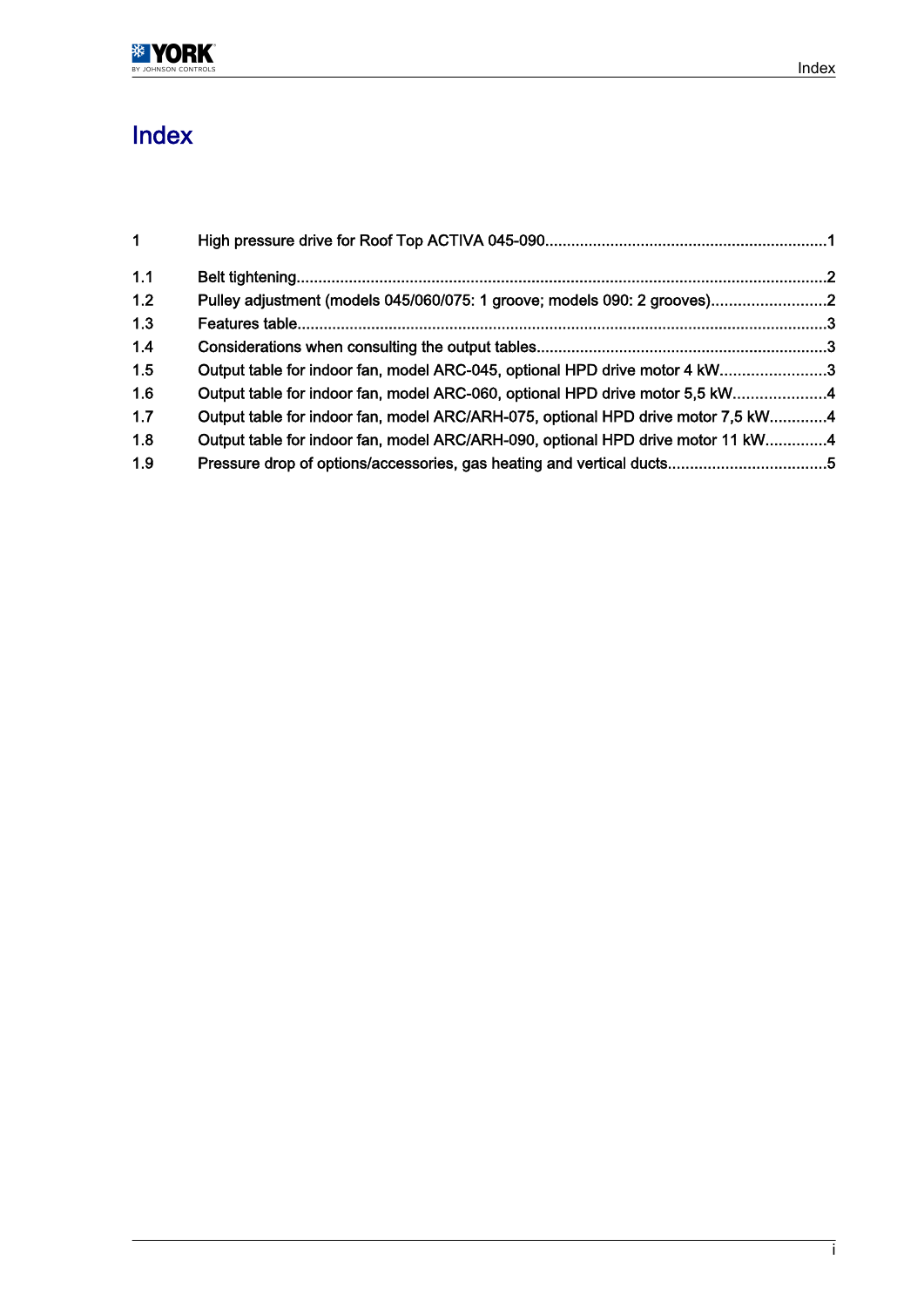## 1

## <span id="page-2-0"></span>High pressure drive for Roof Top ACTIVA 045-090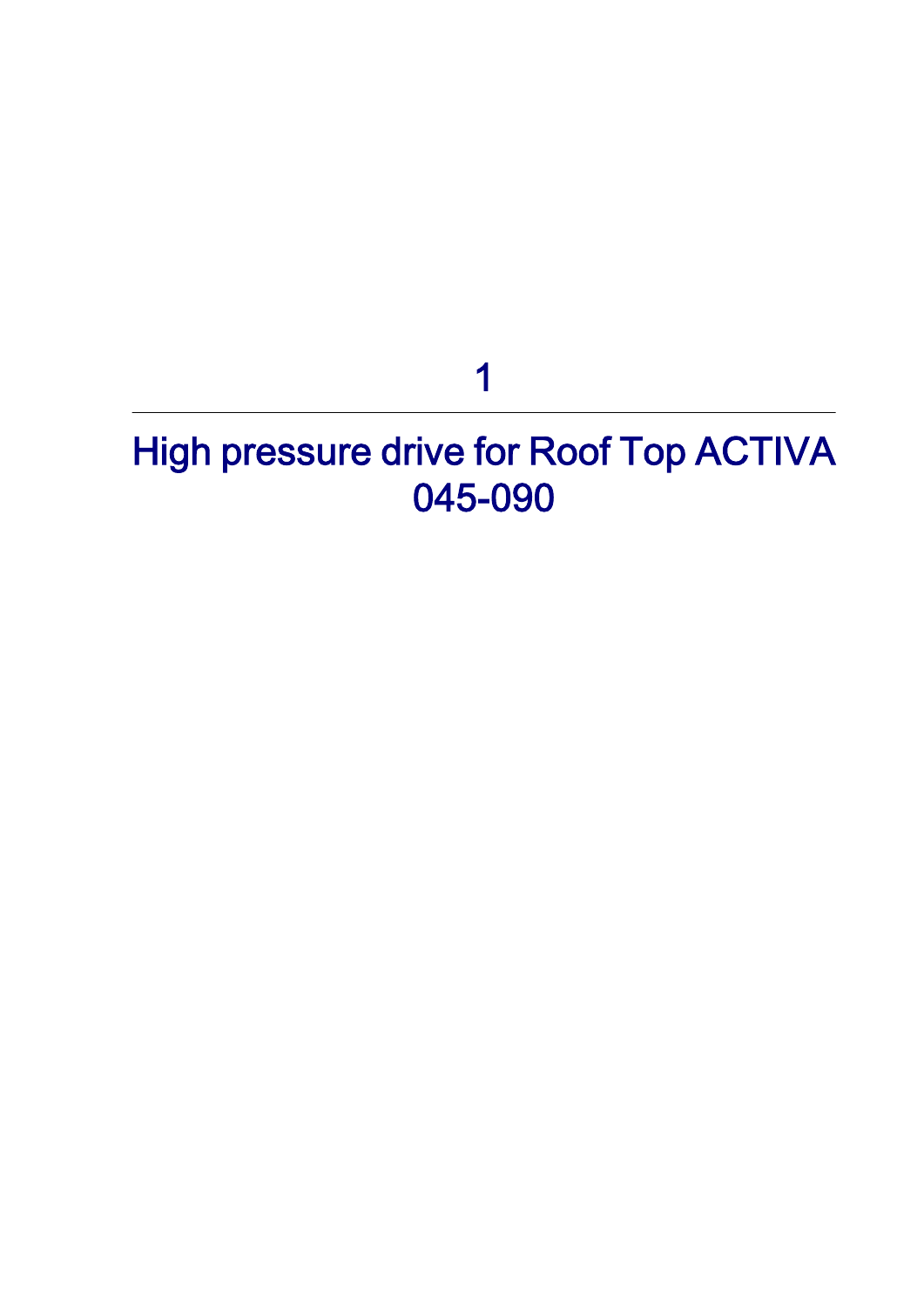<span id="page-3-0"></span>High pressure drive for Roof Top ACTIVA 045-090



1.1 Belt tightening

## 1.1 Belt tightening

All units include single-speed motors with belt transmission for the indoor fan.

- 1. Loosen the nuts -A-. Never loosen the nuts -C-.
- 2. Tighten the belts by turning the screw -B- until the belt moves: 20...23 mm.
- 3. Tighten the nuts -A-.
- 4. Check the tension of the belts twice during the first 24 hours of unit operations.

```
\tilde{\bm{v}}NOTE
```
The fan motor variable diameter pulley can be adjusted in order to obtain the supply air flow desired.



## 1.2 Pulley adjustment (models 045/060/075: 1 groove; models 090: 2 grooves)

Consult the Installation Manual for the appropriate air flow adjustment values.

Loosen the nuts -A-. Never loosen the nuts -C-.

Loosen the belts by turning the screw -B-.

Loosen the set screws -D- to release the mobile rim -E-.

To increase or decrease the opening of the pulley, turn the mobile rim -E- on the thread of the fixed core of the pulley in the appropriate direction.

Apply sealant to the threads of the set screws -D- and fully tighten, checking that they match up to their housing in the fixed core of the pulley.

- 1. Pulley completely closed (maximum diameter). Maximum air flow.
- Pulley completely open (minimum diameter). Minimum air flow.
- DP Pulley diameter.



# **CAUTION**

In the case of model 090, both of the pulley grooves should be at the same distance from the fixed core of the pulley (same number of open or close turns).

- pulley completely closed (maximum diameter). Maximum air flow.
- 2. Pulley completely open (minimum diameter). Minimum air flow.
- DP Pulley diameter.

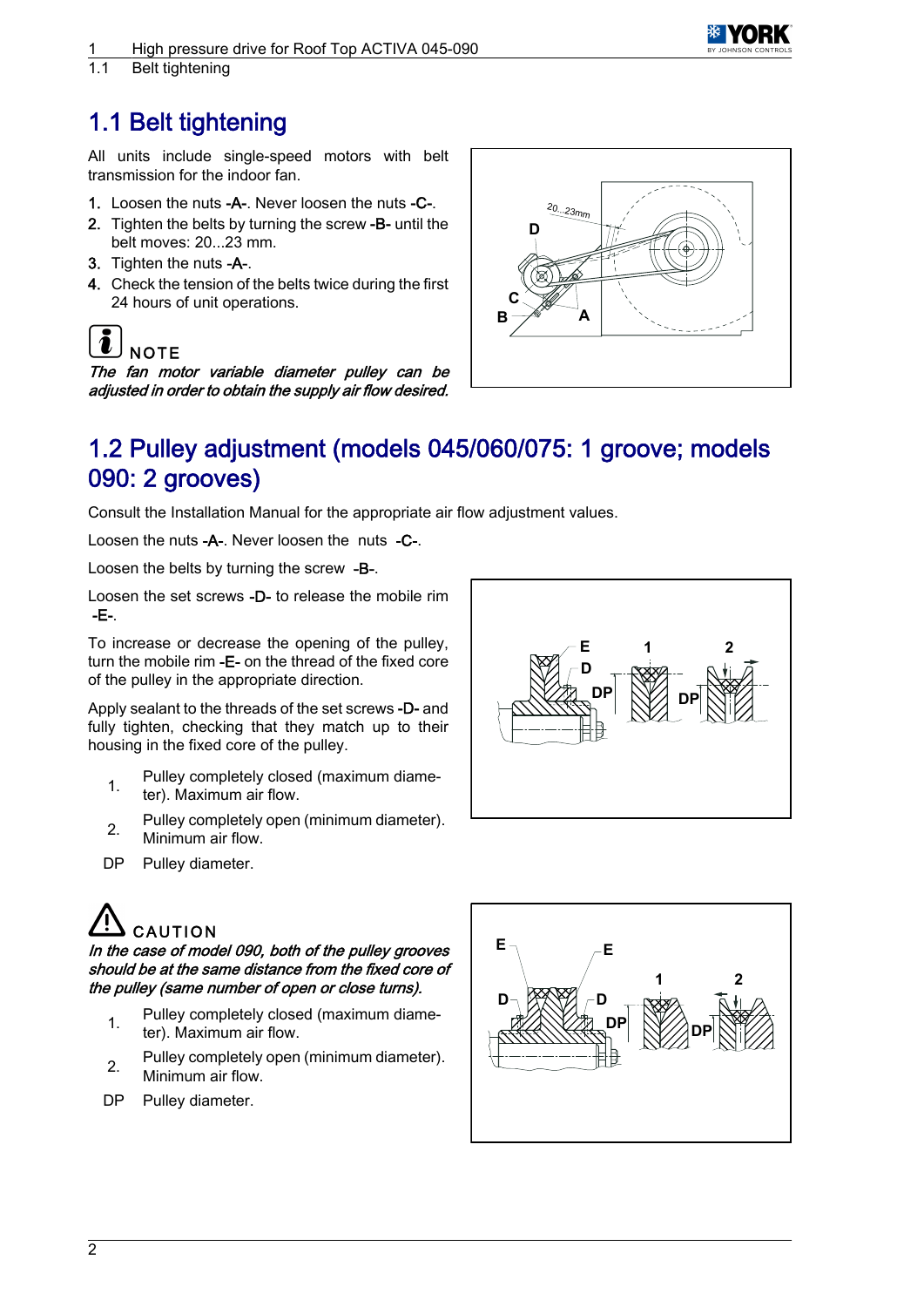| Modol | Fan kit                    | Motor (1)      |                   | Motor pulley (adjusta-<br>ble) |                 | Fan pulley                  |                 |             | Bolt        |                | <b>Rated current</b> | Motor trip   | <b>Current setting</b> |
|-------|----------------------------|----------------|-------------------|--------------------------------|-----------------|-----------------------------|-----------------|-------------|-------------|----------------|----------------------|--------------|------------------------|
|       |                            | kW             | Type of<br>casing | Ø pulley<br>(mm)               | Ø shaft<br>(mm) | (fixed) Ø<br>pulley<br>(mm) | Ø shaft<br>(mm) | Length (mm) | Rof.        | Oty.           | (A)                  | switch range | (A)                    |
| 045   | Option HPD 4<br>kW         | $\overline{4}$ | 112 MB            | 109-135                        | 28              | 190                         | 25              | 1740        | <b>BX67</b> |                | 8.6                  | $6.3 - 10$   | 9,5                    |
| 060   | Option HPD<br>5.5 kW       | 5.5            | 132 M             | 147-178                        | 38              | 236                         | 25              | 2040        | <b>BX79</b> |                | 11.4                 | $9 - 14$     | 12,5                   |
| 075   | Option HPD<br>7.5 kW       | 7.5            | 132 MA            | 147-178                        | 38              | 236                         | 25              | 2123        | <b>BX82</b> |                | 14.8                 | $13 - 18$    | 16                     |
| 090   | Option HPD<br>9.2 kW       | 9.2            | 132 MBA           | 139-173                        | 38              | 250                         | 35              | 2040        | <b>BX79</b> | $\overline{2}$ | 17.8                 | 16-20        | 19,5                   |
|       | Option HPD<br><b>11 kW</b> | 11             | 132 MB            | 152-190                        | 38              | 250                         | 35              | 2040        | <b>BX79</b> | $\overline{2}$ | 21                   | $20 - 25$    | 23                     |

## <span id="page-4-0"></span>1.3 Features table

(1) All motors are totally closed, cooled by fans at 1450 r/min, with a solid base and a service factor of 1,15. Inside fan output tables for determining the motor pulley adjustment and the type of drive needed for the installation.

## 1.4 Considerations when consulting the output tables

#### Indoor fan output tables

For units with 0% outdoor air and 100% return air, dry indoor coil, and standard G4 filters.

## CAUTION

Before consulting the tables, add secure drops to the pressure required for the installation due to: heat pump (models ARH/ARD-045 and 060)

- Gas heating (ARG/ARD Models)
- vertical supply and return and
- •accessories included in the unit, when appropriate. [Pressure drop of options/accessories, gas heating](#page-6-0) [and vertical ducts.](#page-6-0), see on page 5.

The motor pulleys come adjusted to an opening of 4 turns. [Belt tightening](#page-3-0), see on page 2 and [Pulley](#page-3-0) [adjustment \(models 045/060/075: 1 groove; models 090: 2 grooves\)](#page-3-0), see on page 2for the belt adjustment and tightening procedure.

## CAUTION

- Before commissioning the installation, but after balancing the air distribution in the building, the supply air flow should be checked.
- With clean filters the indoor fan should not exceed a vacuum of -200 Pa in suction.

### 1.5 Output table for indoor fan, model ARC-045, optional HPD drive motor 4 kW

| Motor pulley opening |            |      |            |      |            | Air flow rate m <sup>3</sup> /h |            |      |            |     |  |
|----------------------|------------|------|------------|------|------------|---------------------------------|------------|------|------------|-----|--|
| adjustment (no. of   |            | 7000 |            | 8000 |            | 8500                            |            | 9000 | 10000      |     |  |
| turns)               | <b>SPA</b> | kW   | <b>SPA</b> | kW   | <b>SPA</b> | kW                              | <b>SPA</b> | kW   | <b>SPA</b> | kW  |  |
| $\mathbf 0$          | 425        | 2,8  | 392        | 3,2  | 368        | 3,3                             | 346        | 3,5  | 298        | 3,9 |  |
|                      | 380        | 2,8  | 342        | 3,1  | 320        | 3,3                             | 297        | 3,5  | 244        | 3,8 |  |
| $\overline{2}$       | 338        | 2,7  | 294        | 3,0  | 268        | 3,2                             | 247        | 3,4  | 187        | 3,7 |  |
| 3                    | 310        | 2,6  | 270        | 2,9  | 246        | 3,0                             | 225        | 3,2  | 168        | 3,5 |  |
| 4                    | 280        | 2,4  | 248        | 2,7  | 224        | 2,8                             | 202        | 3,0  | 147        | 3,3 |  |
| 5                    | 245        | 2,3  | 212        | 2,6  | 188        | 2,7                             | 165        | 2,9  | 110        | 3,2 |  |
| 6                    | 212        | 2,2  | 175        | 2,5  | 150        | 2,6                             | 126        | 2,7  | 70         | 3,0 |  |

SPA: Static pressure available (Pa).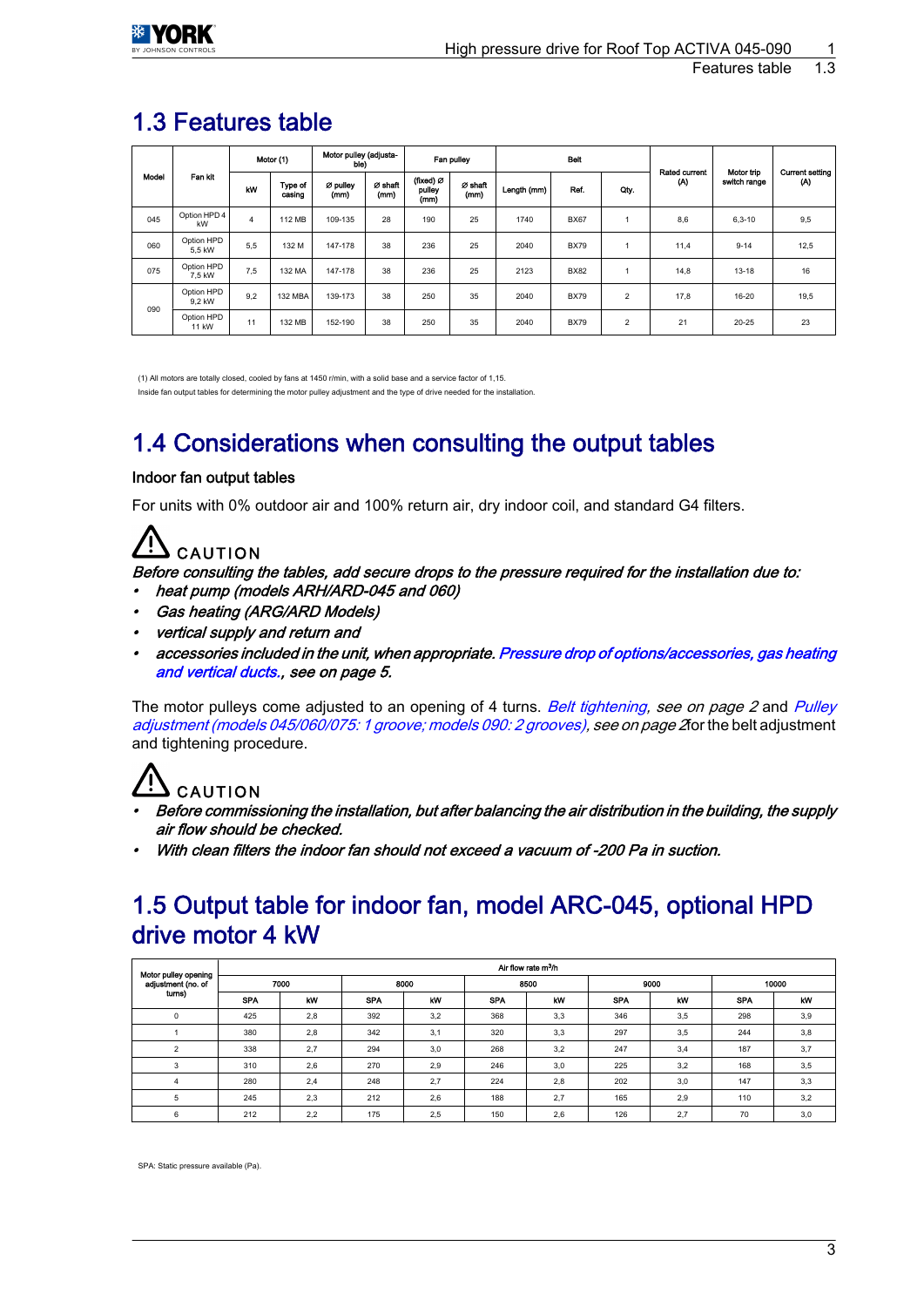

<span id="page-5-0"></span>1.6 Output table for indoor fan, model ARC-060, optional HPD drive motor 5,5 kW

### 1.6 Output table for indoor fan, model ARC-060, optional HPD drive motor 5,5 kW

| Motor pulley opening |            | Air flow rate m <sup>3</sup> /h |            |       |            |       |            |       |            |     |  |  |  |  |
|----------------------|------------|---------------------------------|------------|-------|------------|-------|------------|-------|------------|-----|--|--|--|--|
| adjustment (no. of   |            | 9500                            |            | 10500 |            | 11500 |            | 12500 | 13500      |     |  |  |  |  |
| turns)               | <b>SPA</b> | kW                              | <b>SPA</b> | kW    | <b>SPA</b> | kW    | <b>SPA</b> | kW    | <b>SPA</b> | kW  |  |  |  |  |
| 0                    | 505        | 3,7                             | 472        | 4,1   | 430        | 4,6   | 390        | 5,0   | 347        | 5,7 |  |  |  |  |
|                      | 475        | 3,5                             | 440        | 3,9   | 400        | 4,3   | 357        | 4,8   | 310        | 5,5 |  |  |  |  |
| $\overline{2}$       | 447        | 3,4                             | 410        | 3,5   | 370        | 4,2   | 323        | 4,6   | 273        | 5,2 |  |  |  |  |
| 3                    | 418        | 3,2                             | 380        | 3,4   | 340        | 3,9   | 292        | 4,4   | 245        | 4,9 |  |  |  |  |
| $\overline{4}$       | 387        | 3,0                             | 350        | 3,2   | 307        | 3,7   | 260        | 4,1   | 215        | 4,5 |  |  |  |  |
| 5                    | 340        | 2,9                             | 306        | 3,1   | 267        | 3,5   | 223        | 3,9   | 178        | 4,3 |  |  |  |  |
| 6                    | 295        | 2,7                             | 262        | 3,0   | 227        | 3,3   | 185        | 3,7   | 140        | 4,1 |  |  |  |  |

SPA: Static pressure available (Pa).

**Zone outside of range** 

## 1.7 Output table for indoor fan, model ARC/ARH-075, optional HPD drive motor 7,5 kW

| Motor pulley open- |            | Air flow rate m <sup>3</sup> /h |            |     |            |     |                          |     |            |     |            |     |  |  |
|--------------------|------------|---------------------------------|------------|-----|------------|-----|--------------------------|-----|------------|-----|------------|-----|--|--|
| ing adjustment     | 11500      |                                 | 12500      |     | 13500      |     | 14500                    |     | 15000      |     | 16000      |     |  |  |
| (no. of turns)     | <b>SPA</b> | kW                              | <b>SPA</b> | kW  | <b>SPA</b> | kW  | <b>SPA</b>               | kW  | <b>SPA</b> | kW  | <b>SPA</b> | kW  |  |  |
| 0                  | ۰.         |                                 | -          | ٠   | -          |     | $\overline{\phantom{a}}$ | ۰   | 625        | 8,2 | 540        | 8,8 |  |  |
|                    | -          | $\sim$                          |            | -   | -          |     | 595                      | 7,4 | 564        | 8,0 | 508        | 8,6 |  |  |
| $\sim$             | 660        | 5,1                             | 630        | 5,9 | 588        | 6,5 | 540                      | 7,2 | 512        | 7,7 | 460        | 8,4 |  |  |
| 3                  | 610        | 4,9                             | 565        | 5,5 | 524        | 6,1 | 478                      | 6,8 | 450        | 7,3 | 400        | 7,9 |  |  |
| 4                  | 550        | 4,7                             | 510        | 5,2 | 465        | 5,8 | 420                      | 6,5 | 394        | 6,9 | 338        | 7,5 |  |  |
|                    | 495        | 4,5                             | 450        | 5,0 | 408        | 5,5 | 362                      | 6,1 | 330        | 6,5 | 277        | 7,0 |  |  |
| 6                  | 440        | 4,3                             | 400        | 4,8 | 352        | 5,3 | 305                      | 5,8 | 273        | 6,1 | 220        | 6,6 |  |  |

**Zone outside of range** 

### 1.8 Output table for indoor fan, model ARC/ARH-090, optional HPD drive motor 11 kW

| Motor pulley open- |                          | Air flow rate $m^3/h$ |            |     |            |     |            |     |            |     |            |      |  |  |  |
|--------------------|--------------------------|-----------------------|------------|-----|------------|-----|------------|-----|------------|-----|------------|------|--|--|--|
| ing adjustment     | 13000                    |                       | 14000      |     | 15000      |     | 16000      |     | 17000      |     | 18000      |      |  |  |  |
| (no. of turns)     | <b>SPA</b>               | kW                    | <b>SPA</b> | kW  | <b>SPA</b> | kW  | <b>SPA</b> | kW  | <b>SPA</b> | kW  | <b>SPA</b> | kW   |  |  |  |
| 0                  | $\overline{\phantom{a}}$ | ۰                     |            | -   | 535        | 8,4 | 465        | 9,0 | 398        | 9,7 | 330        | 10,5 |  |  |  |
|                    | 610                      | 7,5                   | 550        | 7.9 | 472        | 8,3 | 408        | 8,9 | 343        | 9.6 | 275        | 10,4 |  |  |  |
| $\overline{c}$     | 540                      | 7,3                   | 474        | 7,7 | 412        | 8,1 | 352        | 8,7 | 288        | 9.4 | 220        | 10,2 |  |  |  |
| 3                  | 494                      | 6,9                   | 434        | 7,4 | 375        | 7,9 | 315        | 8,4 | 254        | 9,1 | 185        | 9,9  |  |  |  |
| 4                  | 447                      | 6,5                   | 395        | 7,0 | 338        | 7,6 | 278        | 8,1 | 220        | 8.8 | 150        | 9,6  |  |  |  |
| 5                  | 396                      | 6,2                   | 344        | 6,7 | 285        | 7,2 | 227        | 7,8 | 168        | 8.4 | 98         | 9,2  |  |  |  |
| 6                  | 345                      | 5,9                   | 292        | 6,3 | 236        | 6,8 | 176        | 7,4 | 115        | 8.0 | 45         | 8,7  |  |  |  |

SPA: Static pressure available (Pa).

**Zone outside of range**